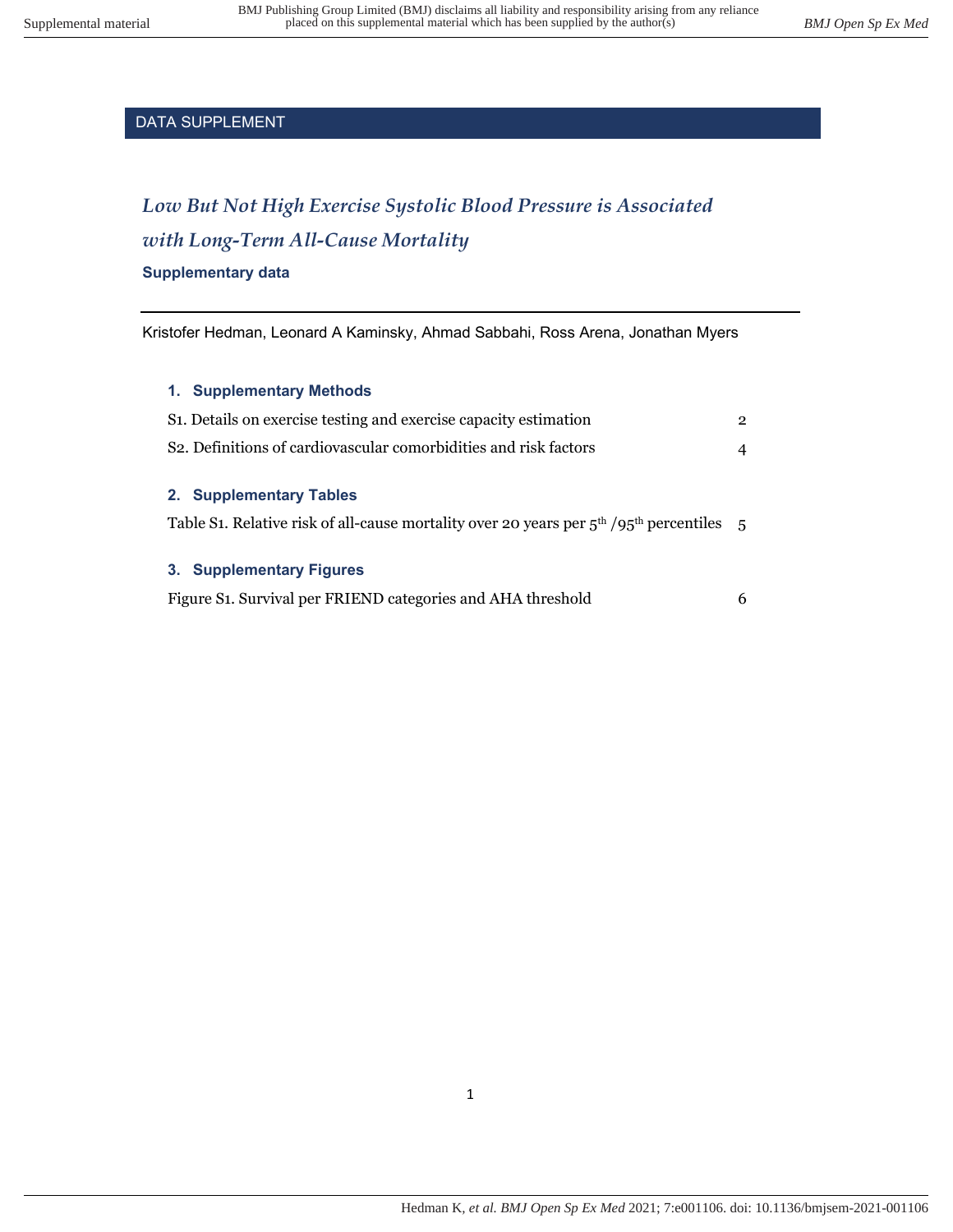## **Supplementary methods S1.**

# **Details on exercise testing and exercise capacity estimation**

Each subject underwent a standardized treadmill exercise test using an individualized ramp protocol. The choice of protocol was individualized based on estimated exercise capacity and a targeted 8-12 min exercise duration, using the one-page Veterans Specific Activity Questionnaire. Subjects were encouraged to exercise without handrail support until volitional fatigue in absence of any indication for stopping the test (see below). Age-predicted maximal heart rate was not used as a target endpoint. The degree of effort was quantified using the Borg scale of perceived exertion.

Standard criteria for termination were used, including signs of inducible cardiac ischemia (i.e >2.0 mm horizontal/downsloping ST depression, moderately severe angina, a sustained drop in systolic blood pressure (SBP) or serious rhythm disturbances). A SBP >250 mmHg or a diastolic BP >115 mmHg were relative indications for test termination.

Peak exercise capacity was estimated as metabolic equivalents of task (METs), which is a surrogate measure of peak oxygen uptake, expressed as multiples of an assumed oxygen uptake (VO<sub>2</sub>) at rest of 3.5 mL/kg/min. Thus, a peak exercise capacity of 10 METs corresponds to an estimated peak  $VO<sub>2</sub>$  of 35 mL/kg/min. Standard American College of Sports Medicine (ACSM) equations were used for calculating peak METs:

- a) Walking  $VO_2 = (S \times 0.1) + (S \times G \times 1.8) + 3.5$
- b) Running  $VO_2 = (S \times 0.2) + (S \times G \times 0.9) + 3.5$

where S is treadmill speed (in  $m/min$ ) and G is grade (%, in decimal form). A treadmill speed  $>5.0$  miles per hour ( $>134$  m/min) were used to define running vs. walking VO<sub>2</sub>.

Age-predicted peak METs was calculated using a population-specific equation as: 18 -  $[0.15 \times \text{Age}].$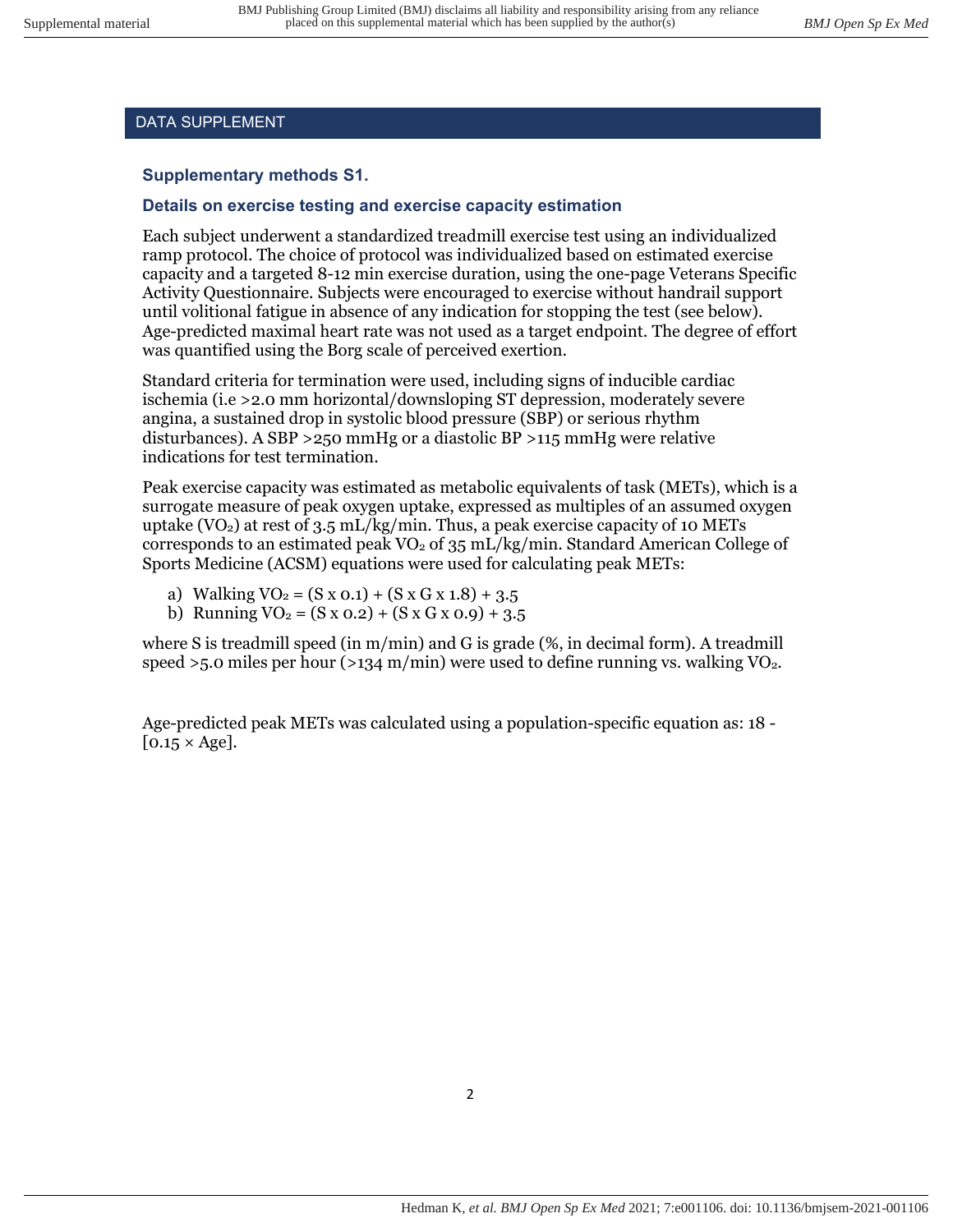#### **Supplementary Methods S2.**

#### **Definitions of cardiovascular comorbidities and risk factors**

We used the following definitions in determining the presence of cardiovascular comorbidities and risk factors at baseline exercise testing:

- **Previous coronary artery disease (CAD)**; previous myocardial infarction, cardiac procedures/interventions and/or coronary artery stenosis >50% at imaging.
- **Hypertension**; previous diagnosis of hypertension and/or use of any antihypertensive medication (not including beta-blockers).
- **Smoking**; Current smoker or previous smoker with history of >10 pack-years of smoking.
- **Hypercholesterolemia**; Total cholesterol >220 mg/dL, statin use, or both.
- **Diabetes mellitus**; a diagnosis at time of test per medical records.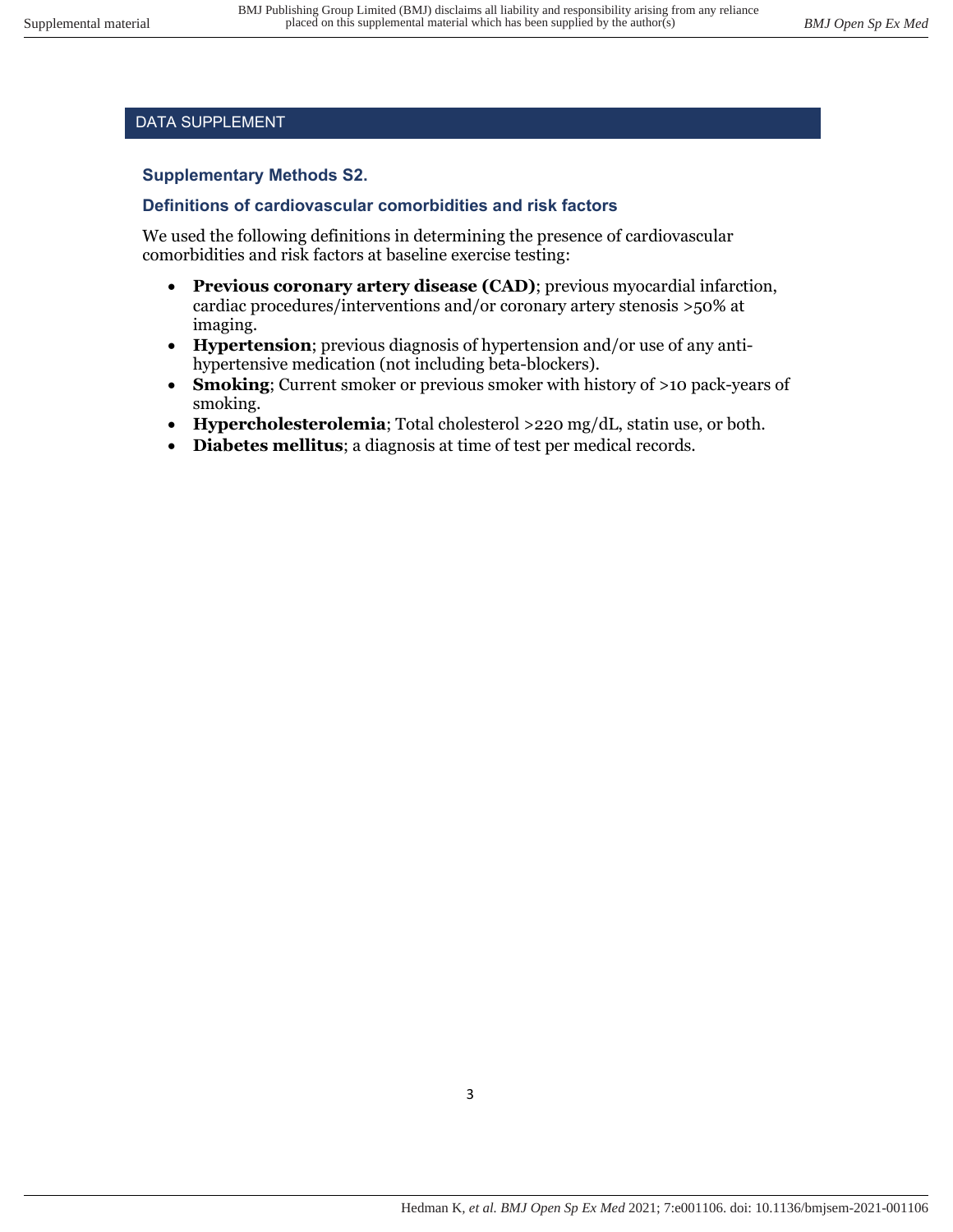| Table S1. Relative risk of all-cause mortality over 20 years per $5th$ and 95 <sup>th</sup> reference<br>percentiles for peak systolic blood pressure and delta systolic blood pressure, respectively. |                   |                     |                                           |                                                             |  |  |
|--------------------------------------------------------------------------------------------------------------------------------------------------------------------------------------------------------|-------------------|---------------------|-------------------------------------------|-------------------------------------------------------------|--|--|
|                                                                                                                                                                                                        | <b>Unadjusted</b> | Model 1             | Model 2                                   | Model 3                                                     |  |  |
|                                                                                                                                                                                                        | Adjusted for      |                     |                                           |                                                             |  |  |
|                                                                                                                                                                                                        |                   | Age                 | Age, exercise<br>capacity, SBP at<br>rest | As model 2 plus<br>risk factors* and<br>beta-blocker<br>med |  |  |
| Peak systolic blood pressure category                                                                                                                                                                  |                   |                     |                                           |                                                             |  |  |
| <5 <sup>th</sup> percentile<br>$(n=903)$                                                                                                                                                               | $1.23(1.11-1.36)$ | $1.40(1.27-1.56)$   | $1.14(1.02-1.28)$                         | $1.04(0.92 - 1.16)$                                         |  |  |
| 5-95 <sup>th</sup> percentile<br>$(n=6083)$                                                                                                                                                            | Reference         | Reference           | Reference                                 | Reference                                                   |  |  |
| >95 <sup>th</sup> percentile<br>$(n=178)$                                                                                                                                                              | $0.75(0.59-0.96)$ | $1.09(0.85-1.39)$   | $1.13(0.88-1.45)$                         | $1.21(0.94-1.57)$                                           |  |  |
| Delta systolic blood pressure category                                                                                                                                                                 |                   |                     |                                           |                                                             |  |  |
| <5 <sup>th</sup> percentile<br>$(n=1151)$                                                                                                                                                              | $1.29(1.18-1.42)$ | $1.42(1.29-1.55)$   | $1.20(1.09-1.32)$                         | $1.14(1.03-1.25)$                                           |  |  |
| 5-95 <sup>th</sup> percentile<br>$(n=5905)$                                                                                                                                                            | Reference         | Reference           | Reference                                 | Reference                                                   |  |  |
| >95 <sup>th</sup> percentile<br>(n=108)                                                                                                                                                                | $0.67(0.48-0.93)$ | $0.86(0.62 - 1.20)$ | $0.96(0.69-1.34)$                         | $1.01(0.73-1.41)$                                           |  |  |

\*, risk factors include body mass index, current smoking, diabetes mellitus, hypertension, hyperlipidemia or a previous diagnosis of coronary artery disease. Model 3 also adjusted for use of beta-blocker medication. SBP, systolic blood pressure. Reference values from FRIEND (Fitness Registry and the Importance of Exercise: A National Database) published in Sabbahi et al. Hypertension. 2018;71:229-236. DOI: 10.1161/HYPERTENSIONAHA.117.10116.

4